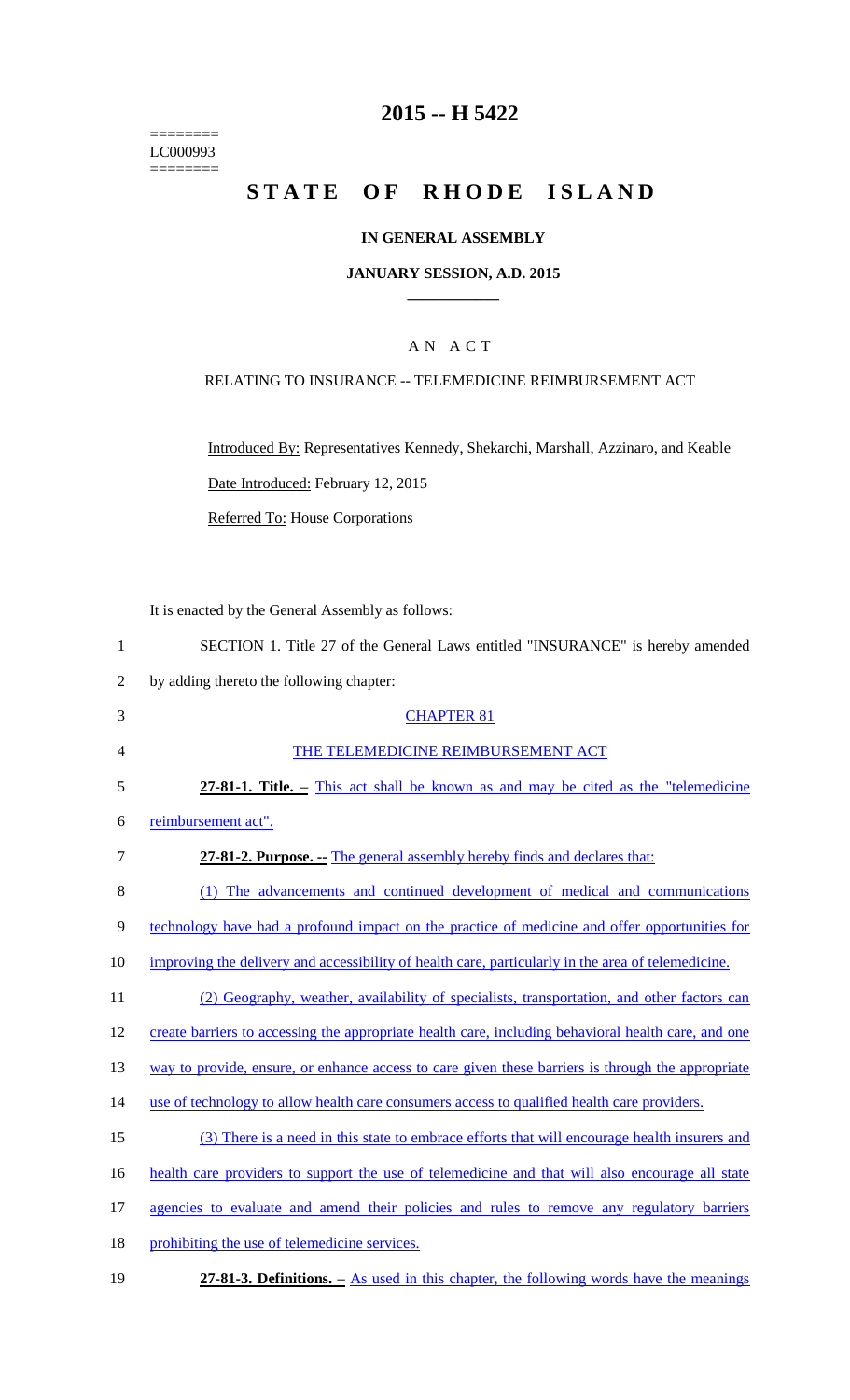1 indicated:

| $\mathbf{2}$   | (1) "Distant site" means a site at which a health care provider is located while providing               |
|----------------|----------------------------------------------------------------------------------------------------------|
| 3              | health care services by means of telemedicine or telehealth.                                             |
| $\overline{4}$ | (2) "Health care facility" means an institution providing health care services or a health               |
| 5              | care setting, including, but not limited to, hospitals and other licensed impatient centers,             |
| 6              | ambulatory surgical or treatment centers, skilled nursing centers, residential treatment centers,        |
| 7              | diagnostic, laboratory and imaging centers, and rehabilitation and other therapeutic health              |
| 8              | settings.                                                                                                |
| 9              | (3) "Health care professional" means a physician or other health care practitioner                       |
| 10             | licensed, accredited or certified to perform specified health care services consistent with state        |
| 11             | <u>law.</u>                                                                                              |
| 12             | (4) "Health care provider" means a health care professional or a heath care facility                     |
| 13             | (5) "Health care services" means any services included in the furnishing to any individual               |
| 14             | of medical, podiatric, or dental care, or hospitalization, or incident to the furnishing of that care or |
| 15             | hospitalization, and the furnishing to any person of any and all other services for the purpose of       |
| 16             | preventing, alleviating, curing, or healing human illness, injury, or physical disability.               |
| 17             | (6) "Health insurer" means any person, firm or corporation offering and/or insuring health               |
| 18             | care services on a prepaid basis, including, but not limited to, a nonprofit service corporation, a      |
| 19             | health maintenance organization, or an entity offering a policy of accident and sickness insurance.      |
| 20             | It includes all persons, firm, or corporations providing health benefits coverage for employees on       |
| 21             | a self-insurance basis without the intervention of other entities.                                       |
| 22             | "Health maintenance organization" means a health maintenance organization as<br>(7)                      |
| 23             | defined in chapter 41 of this title.                                                                     |
| 24             | (8) "Nonprofit service corporation means a nonprofit hospital service corporation as                     |
| 25             | defined in chapter 19 of this title or a nonprofit medical service corporation as defined in chapter     |
| 26             | 20 of this title.                                                                                        |
| 27             | (9) "Originating site" means a site at which a patient is located at the time health care                |
| 28             | services are provided to him or her by means of telemedicine or telehealth; provided, however,           |
| 29             | notwithstanding any other provision of law, health insurers and health care providers may agree          |
| 30             | to alternative siting arrangements deemed appropriate by the parties.                                    |
| 31             | (10) "Policy of accident and sickness insurance" means a policy of accident and sickness                 |
| 32             | insurance as defined in chapter 18 of this title.                                                        |
| 33             | (11) "Store-and-forward technology" means the technology used to enable the                              |

34 transmission of a patient's medical information from an originating site to the health care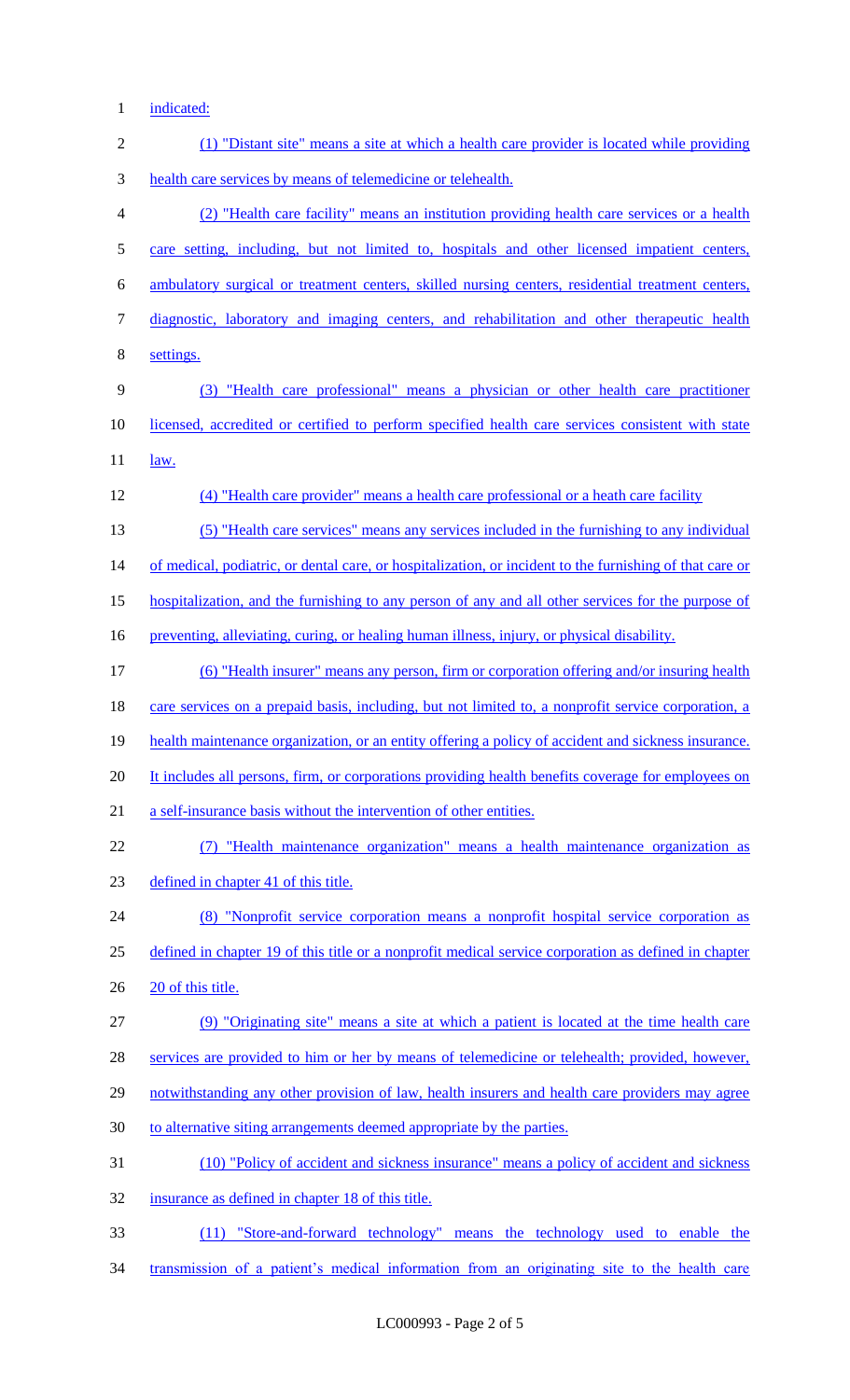1 provider at the distant site without the patient being present.

 (12) "Telehealth" means delivering health care services by means of information and communications technologies consisting of telephones, remote patient monitoring devices or other electronic means that facilitate the assessment, diagnosis, consultation, treatment, 5 education, care management and self-management of a patient's health care while such patient is at the originating site and the health care provider is at the distant site, consistent with federal 7 <u>laws and regulations.</u> (13) "Telemedicine" means the delivery of clinical health care services by means of real time two-way electronic audiovisual communications, including the application of secure video conferencing or store-and-forward technology to provide or support health care delivery, which 11 facilitate the assessment, diagnosis, consultation, treatment education, care management and self-12 management of a patient's health care while such patient is at an originating site and the health 13 care provider is at a distant site, consistent with applicable federal laws and regulations. **27-81-4. Coverage of telemedicine services. –** (a) Each health insurer that issues individual or group accident and sickness insurance policies for health care services and/or 16 provides a health care plan for health care services shall provide coverage for the cost of such health care services provided through telemedicine services, as provided in this section. 18 (b) A health insurer shall not exclude a health care service for coverage solely because 19 the health care service is provided through telemedicine and is not provided through in-person 20 consultation or contact, so long as such health care services appropriately provided through telemedicine services. (c) A health insurer shall reimburse the treating health care provider or the consulting health care provider for the diagnosis, consultation, or treatment of the insured delivered through 24 telemedicine services on the same basis that the health insurer is responsible for coverage for the provision of the same service through in-person consultation or contact. 26 (d) A health insurer may offer a health plan contain a deductible, copayment or coinsurance requirement for a health care service provided through telemedicine, provided that 28 such deductible, copayment, or coinsurance does not exceed the deductible, copayment, or coinsurance applicable if the same health care services were provided through in-person diagnosis, consultation, or treatment. (e) No health insurer shall impose any annual or lifetime dollar maximum on coverage for telemedicine services other than an annual or lifetime dollar maximum that applies in the aggregate to all items and services covered under the policy or health plan, or impose upon any person receiving benefits pursuant to this section any copayment, coinsurance, or deductible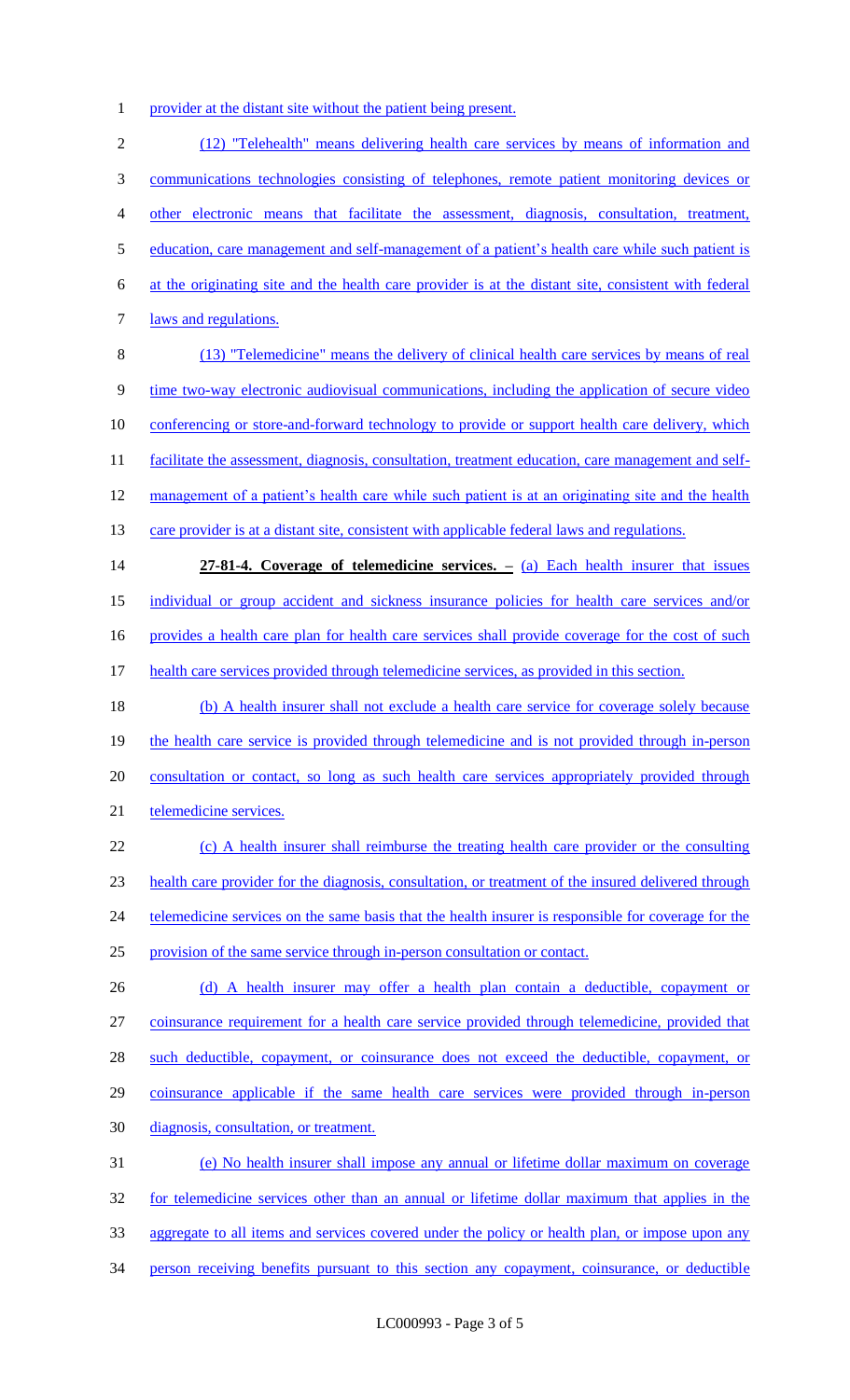- 1 amounts, or any policy year, calendar year, lifetime, or other durational benefit limitation or
- 2 maximum for benefits or service, that is not equally imposed upon all terms and services covered
- 3 under the policy or health plan.
- 4 (f) The requirements of this section shall apply to all policies and health plans issued,
- 5 reissued, or extended in the state of Rhode Island on and after the effective date of this chapter, or
- 6 at any time thereafter when any term of the policy or health plan is changed or any premium
- 7 adjustment is made.
- 8 (g) This chapter shall not apply to short-term travel, accident-only, limited or specified
- 9 disease, or individual conversion policies or health plans, nor to policies or health plans designed
- 10 for issuance to persons eligible for coverage under title XVIII of the Social Security Act, known
- 11 as Medicare, or any other similar coverage under state or federal governmental plans.
- 12 **27-81-5. Severability. –** If any provision of this chapter is held by a court to be invalid,
- 13 such invalidity shall not affect the remaining provisions of this chapter.
- 14 SECTION 2. This act shall take effect upon passage.

======== LC000993 ========